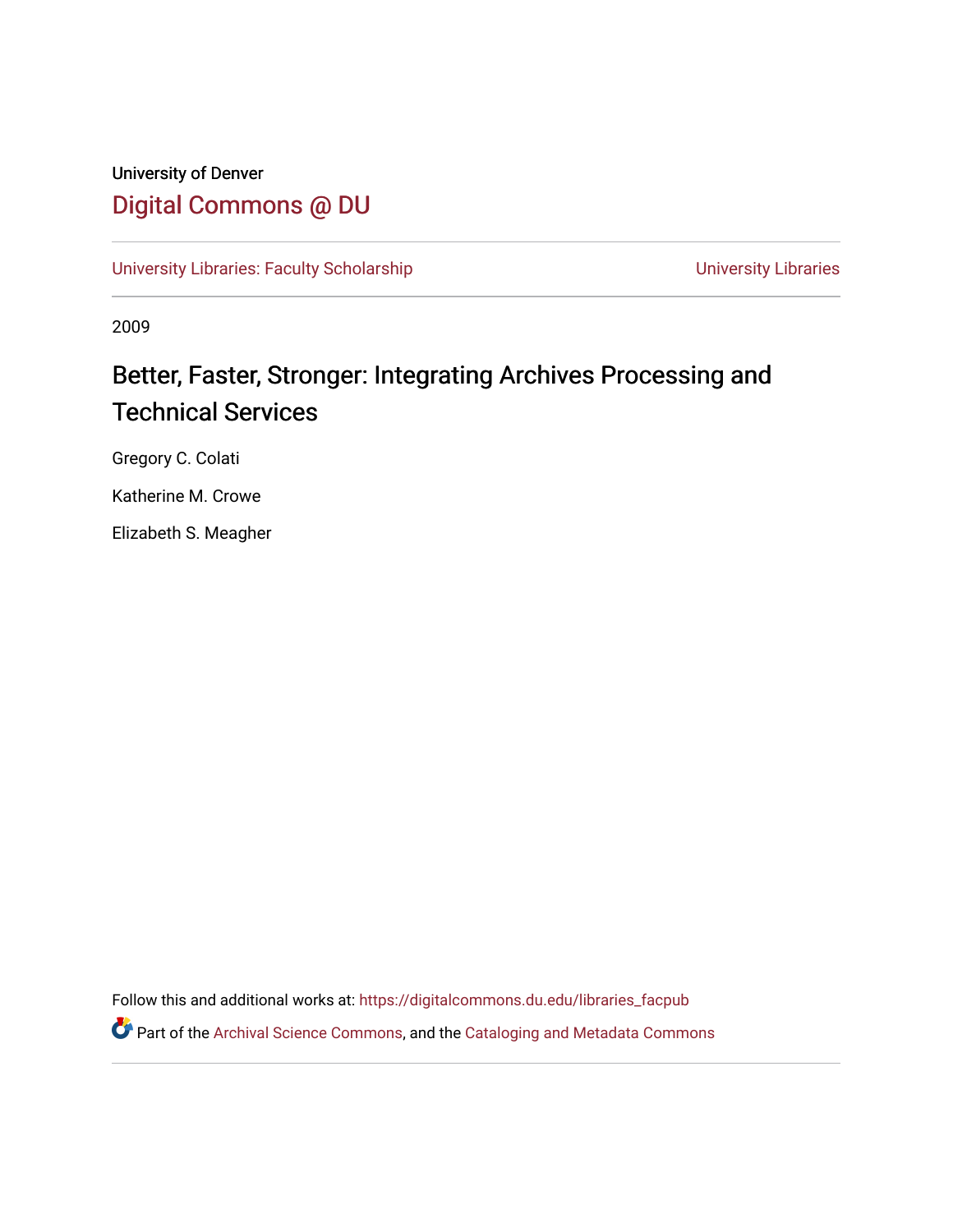## Better, Faster, Stronger: Integrating Archives Processing and Technical Services

### Publication Statement

This article was originally published by ALA CORE as:

Colati, G. C., Crowe, K. M., & Meagher, E. S. (2009). Better, faster, stronger: Integrating archives processing and technical services. Library Resources & Technical Services, 53(4), 261-270. [https://doi.org/10.5860/](https://doi.org/10.5860/lrts.53n4.261) [lrts.53n4.261](https://doi.org/10.5860/lrts.53n4.261) 

Copyright is held by the publisher. User is responsible for all copyright compliance.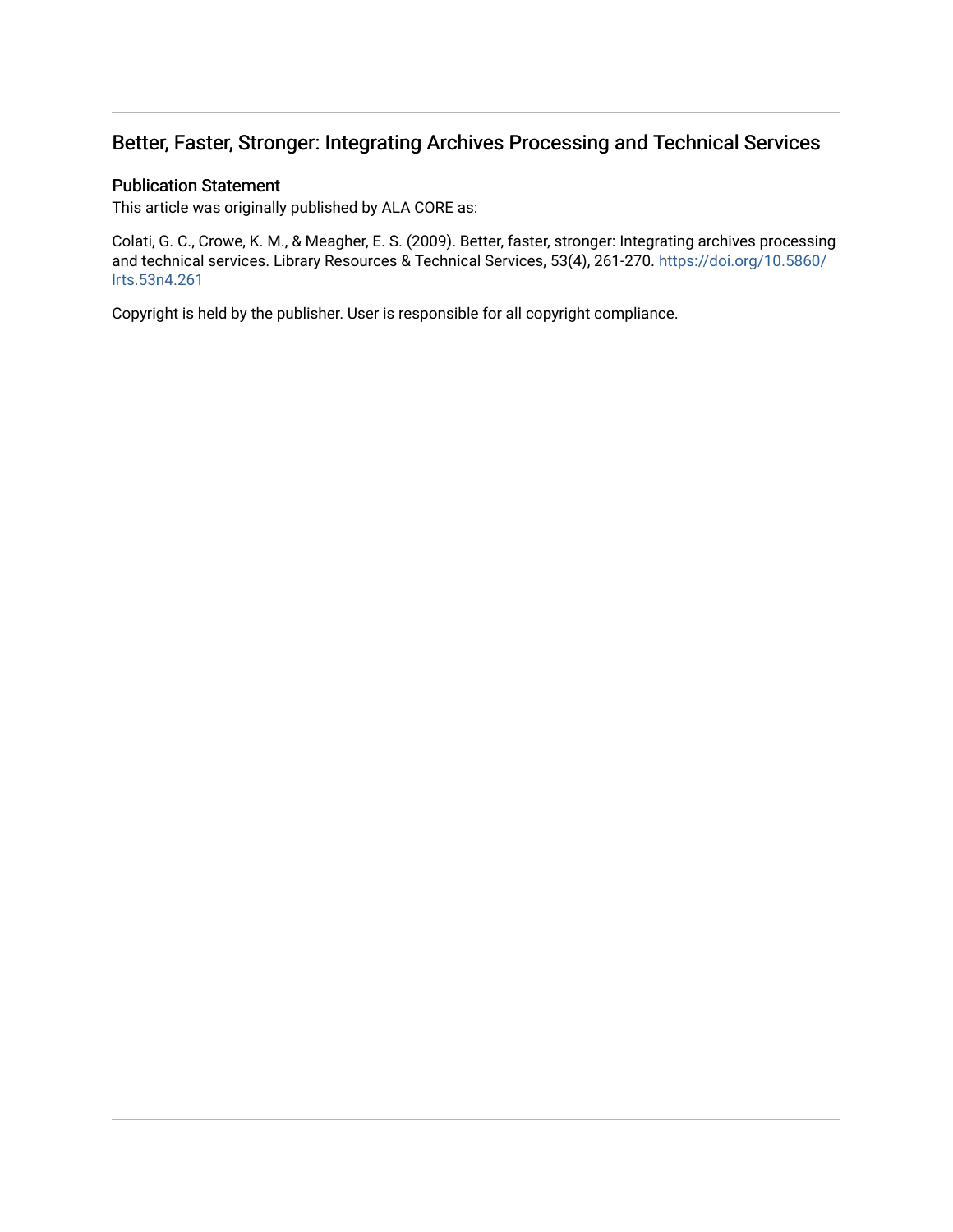

# **Library Resources Technical Services**

#### Subscription Login Notifications **u** [View](https://journals.ala.org/index.php/lrts/notification) [Subscribe](https://journals.ala.org/index.php/lrts/notification/subscribeMailList) [HOME](https://journals.ala.org/index.php/lrts/index) [ABOUT](https://journals.ala.org/index.php/lrts/about) [SEARCH](https://journals.ala.org/index.php/lrts/search) [CURRENT](https://journals.ala.org/index.php/lrts/issue/current) [ARCHIVES](https://journals.ala.org/index.php/lrts/issue/archive) CORE [HOME](http://www.ala.org/core/) [PUBLICATIONS](https://www.ala.org/core/publications) & RESOURCES [Home](https://journals.ala.org/index.php/lrts/index) > Vol 53, No [4 \(2009\)](https://journals.ala.org/index.php/lrts/issue/view/71) > [Colati](https://journals.ala.org/index.php/lrts/article/view/5184/6294) Better, Faster, Stronger: Integrating Archives Processing and Technical Services Gregory C. Colati, Katherine M. Crowe, Elizabeth S. Meagher

[Journal](javascript:openHelp() Help

#### Information

- For [Readers](https://journals.ala.org/index.php/lrts/information/readers)
- For [Authors](https://journals.ala.org/index.php/lrts/information/authors)

Gregory C. Colati is Associate Professor, Digital Initiatives Coordinator, Penrose Library faculty at the University of Denver; greg.colati@du.edu Katherine M. Crowe is Assistant Professor, Archives Processing Librarian, Penrose Library faculty at the University of Denver; katherine.crowe@du.edu Elizabeth S. Meagher is Associate Professor and Head, Metadata and Materials Processing, Penrose Library faculty at the University of Denver; elizabeth.meagher@du.edu

Abstract<br>The University of Denver's Penrose Library implemented a consolidated cataloging and archives processing unit for all materials, taking advantage of the structure, workflow design, and staff resources that were already in place for library-wide materials processing: acquisitions, cataloging, binding, and stacks maintenance. The objective of Penrose Library's integrated approach was to efficiently create metadata that allow searches based on subject relevance rather than on collection provenance. The library streamlined archives processing by integrating digital content creation and management into the materials processing workflow. The result is a flexible, sustainable, and scalable model for archives processing that utilizes existing staff by enhancing and extending the skills of both experienced monographs catalogers and archivists.

The focus of library technical services is moving away from activities such as processing and binding print journals and print government documents and upgrading copy cataloging records. These shifts are accelerating the channeling of technical services resources toward giving higher priority to providing access to unique materials, including content that increasingly appears in digital form. At the same time, libraries that include special collections are faced with the challenge of improving workflow while describing unique content at a sufficiently high level of granularity to meet demands to provide greater digital access to their collections. In a world of shrinking budgets and reduced staffing, these challenges are an opportunity to integrate archives processing into technical services while making a library-wide commitment to special collections. Concurrently rethinking the approach to managing and creating access to unique collections makes it possible to create a streamlined and sustainable process that combines the item-first culture of monographic cataloging with the context-forming culture of archival processing, resulting in a hybrid approach to archival cataloging. The higher levels of description, collection, and series are performed by professional archivists or highly trained staff members, but many people touch the collection at different stages of processing. This approach stresses both productivity and an item-centric view of archival material and allows the user to discover primary resource content in a deep, flexible way driven by user-centered (versus archivist-centered) means of providing intellectual access to information.

With the growth of the digital environment and the potential for greater online access to archival materials, archives' potential user base has expanded beyond the serious or expert researcher, who is familiar with archival organization, access tools such as finding aids, and even archival terminology.[1](#page-7-0) Archival processing must meet the needs of an increasingly diverse community of users by providing access to primary resources without requiring the user to navigate through the top-down organizational collection structure to find primary resources or to physically go to the repository to interact with the individual primary resources. These imperatives must be met by being more efficient and production-oriented without sacrificing quality or professional standards, which add value for both the experienced and the novice user.

This paper describes an initiative at the University of Denver's Penrose Library that consolidated cataloging and archives processing units for all materials, taking advantage of new technologies and the structure, workflow design, and staff resources that were already in place for library-wide materials processing—that is, acquisitions, cataloging, binding, and stacks maintenance. The purpose of this consolidation was to streamline archives and create a model for archives processing that uses existing staff and increases the capacity to process these unique materials.

#### Literature Review

Typical archival processing focuses on collections and descriptions that follow a general to specific (or top-down) model, which has influenced the top-down structure of archival format standards, including Encoded Archival Description (EAD), Machine-Readable Cataloging (MARC), Archives and Manuscript Control (AMC), and content standards, including Rules for Archival Description (RAD), Describing Archives: <sup>A</sup> Content Standard (DACS), and Archives Personal Papers and Manuscripts (APPM).<sup>[2](#page-8-0)</sup> General collection information is provided through a carefully crafted "scope and content" note that provides background context, with even more detail added at a series level.

Much of the recent literature addressing the processing of archival materials describes traditional approaches to processing, resulting in the creation of provenance-based access tools. One of the more frequently cited is Greene and Meissner's "More

Product, Less Process: Revamping Traditional Archival Processing."<sup>[3](#page-8-1)</sup> The authors emphasized productivity-driven physical processing and minimal, higher-level (collection and series) description as alternatives to traditional artisan approaches to processing archival materials. Greene and Meissner reviewed literature on this topic and surveyed existing professional practices, concluding with a call for archivists to rethink how they do their work in order to process more, avoid creating additional backlogs, and improve user access to collection-level information. This model also was explored in Hackbart-Dean and De Catanzaro's "The Strongest Link: The Management and Processing of Archival Collections" and other recent articles such as Weideman's "Accessioning as Processing" and Gorzalski's "Minimal Processing: Its Context and Influence in the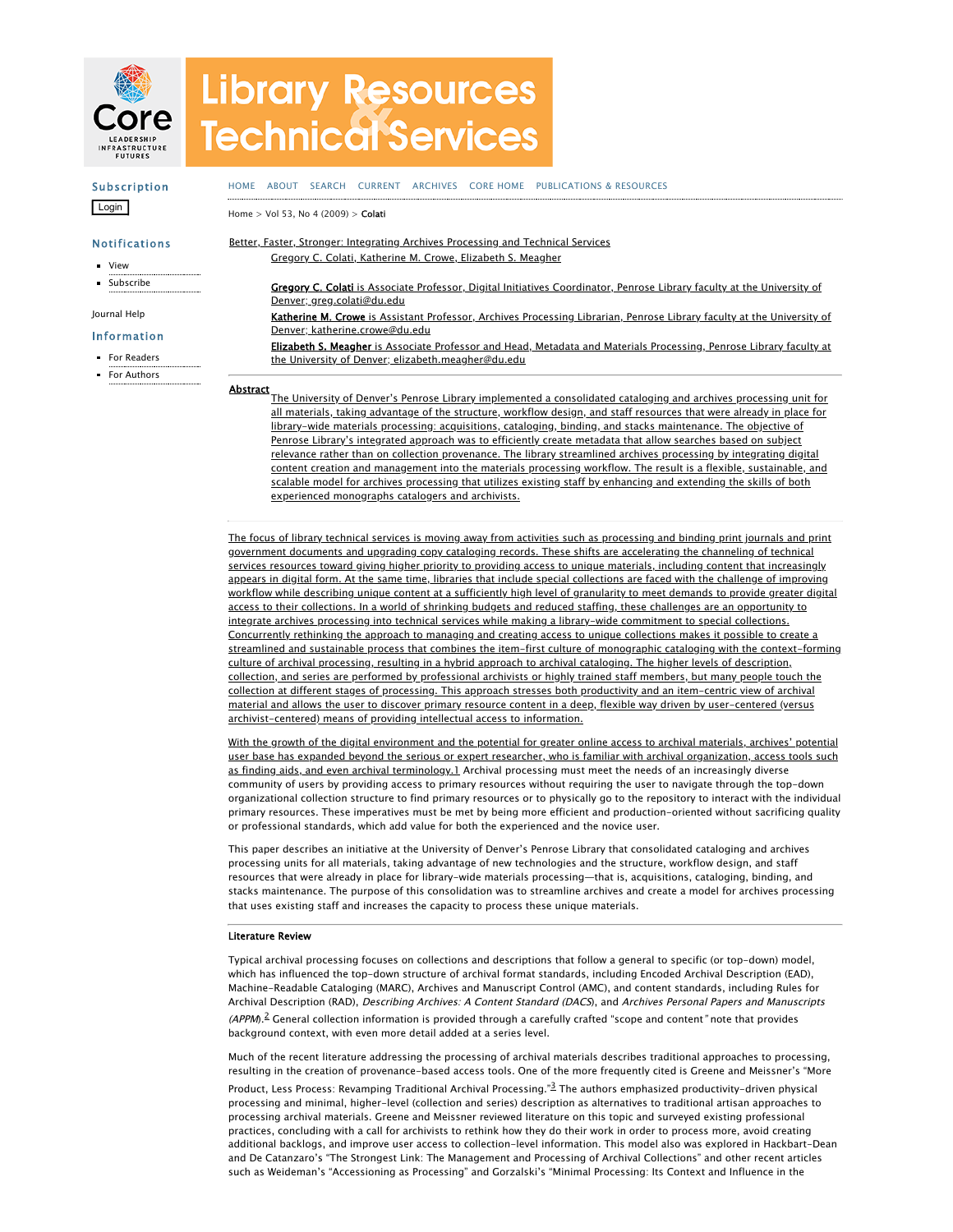Archival Community."<sup>[4](#page-8-2)</sup> These articles emphasize curator assessment of the collection to assign processing levels for arrangement and description. The authors maintain that not all collections need to be processed at the item level.

Prom, one of the developers of Archon, an open-source archival management system, stated that until the early twenty-first century, robust, standards-based, integrated library system (ILS)–equivalent archival collections management databases with batch processing functionality were not widely implemented in the cultural heritage community. E Landis also noted that most

archives focus instead on providing access to (and teaching how to use) the traditional access tool, a top-down finding aid.<sup>[6](#page-8-4)</sup> User studies of information-seeking behavior in archives indicate that the user is even less inclined to wade through boxes to locate the specific item being sought and may find it difficult to understand the complex and hierarchical nature of archival arrangement and description.<sup>[7](#page-8-5)</sup>

Schaffner, in a recent OCLC report, reviewed these and many other user studies of information-seeking behavior in archives and noted that "studies show that users often do not want to search for collections by provenance, for example, as important as this principle is for archival collections."<sup>[8](#page-8-6)</sup> Schaffner also noted that "librarians and archivists need to manage archival collections by provenance, but also must describe what is in the collections for their users." $9$ 

The articles described above share the same approach—improving the efficient processing of archival materials by archivists. The initiative at the Penrose Library differs in that it involves a collaborative and consolidated approach involving both an archives unit and technical services.

#### Monographic Cataloging Compared to Archival Descriptive Practices

Archival description traditionally takes a top-down approach through the creation of collection-level finding aids. Monographic cataloging takes the opposite (or bottom-up) approach, focusing on the discrete item in hand and associating it with subject-related objects through access points by creating cataloging records that appear in union catalogs, such as OCLC's WorldCat and the local ILS. While book cataloging does not normally involve analyzing the contents and serials cataloging does not attempt this at all, researchers rely on other sources to locate the content within these items. For serials in particular, researchers use supplemental resources available to drill into the journal article. Those resources do not exist for archival materials. Catalog records usually follow the MARC format standard and Anglo-American Cataloguing Rules, 2nd ed.,

revised (AACR2R).<sup>[10](#page-8-8)</sup> The library user can decide how to associate the record with other entities, usually by following the subject discovery access points provided by the cataloger. With the evolution of the union catalog and widely available catalog records for published materials, technical services' functions have evolved from specialized original cataloging to copy cataloging that is primarily performed by highly trained—but non–MLS—catalogers. As this shift has occurred, professional librarians in technical services have been freed to focus more on original cataloging of unique materials and other functions within the library. The tradition of item-level bibliographic control in the technical services world, combined with a downturn in technical services functions, has uniquely placed catalogers to step into key roles in digital library projects and descriptive standards development. $\frac{11}{11}$  $\frac{11}{11}$  $\frac{11}{11}$ 

#### Background

The University of Denver was founded in 1859 and enrolls ten thousand students. Penrose Library is the central library, with holdings of more than four million volumes. Special Collections and Archives (SCA) is a unit of Penrose Library that holds the University Archives and eighteen thousand linear feet of manuscript collections, which include the Beck Archives of Colorado Jewish History and the Carson Briefly Dance Library. Prior to 2008, the SCA processed collections in a separate space in the Penrose Library building. In 1997, paper finding aids began to be replaced by online finding aids. By 2005, the library was participating in an Institute of Museum and Library Services (IMLS) grant to create EAD finding aids to contribute to the Rocky Mountain Online Archive [\(http://rmoa.unm.edu](http://rmoa.unm.edu/)). While this approach resulted in increased access to collection information, creating stand-alone EAD finding aids was both inefficient and labor intensive. Meanwhile, as print monographs switched to digital format, the Technical Services unit was channeling cataloger expertise to other areas, such as creating XML files and metadata services for local applications.

Penrose Library utilizes a matrix structure to facilitate day-to-day production and delivery of user services while maximizing opportunities for staff input to program development and execution. All supervisory functions, production, and service delivery occur through a traditional management hierarchy with the library dean as head and library functions organized in a series of units, each with a specific area of responsibility (e.g., technical services, acquisitions, access services, and so on). This traditional management system was augmented in 1997 by a team structure that is designed to address issues involving multiple units, improve lateral communication, and facilitate broader participation in program development and decision making. Both professional librarians and paraprofessionals participate in the functional teams. In addition, the library created two groups, the Archives Policy Group (APG) and the Catalog Management Group (CMG) to deal with cross-cutting issues. These groups also function as teams. The APG was created after the integration of the Archives Processing Unit (APU) into Technical Services, while the CMG was created in 1997 to handle ILS issues. The functional teams and groups have an independent line of communication to the dean through the Policy Council, on which the dean sits along with all the team facilitators.

The library's team structure opened the way for effective collaboration between the teams involved with the archival processing initiative. In addition, current administrators in Penrose Library have a history of supporting and focusing on the importance of online access to cultural heritage materials. The combination of administrative support and a team structure that facilitates communication between related units smoothed the transition considerably.

In spring 2008, the University of Denver's Penrose Library created a consolidated cataloging and archives unit to process all materials. This approach was intended to take advantage of the strong, existing technical services structure and workflow design and to utilize staff resources already in place to create and manage metadata and materials processing, including acquisitions, cataloging, binding, and stacks maintenance, regardless of the type of material. The APU consisted of one professional librarian and one part-time paraprofessional with five student workers and four hourly staff members. The Technical Services unit consisted of two professional librarians, 6.5 FTE catalogers, and 1.5 FTE End Processing staff members with three student workers. With the integration, one professional librarian, 4.5 FTE catalogers, 0.5 FTE End Processing staff, and two student workers participate in the archives projects.

Penrose Library's hybrid approach seeks to make access at a very granular level possible for little additional time and less effort than is required for higher-level (collection and series) description. The traditional model for archival arrangement and description largely fails to acknowledge both the necessity for minimal item-level control over digital objects in the digital repository environment and the potential for productivity tools and consistent descriptive standards to enable the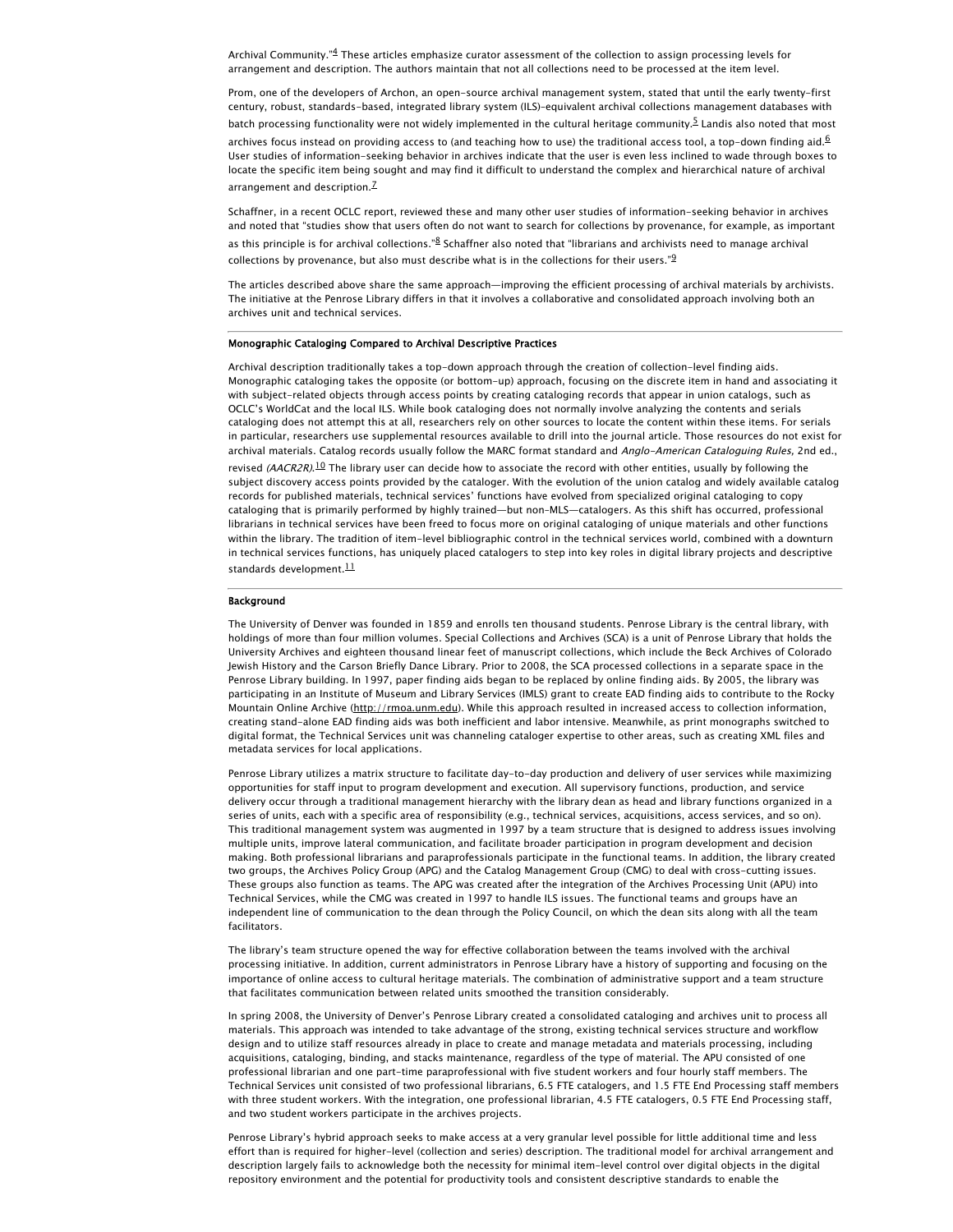standardized description of content below the series level. Just as collection development selectors approve monographic materials to be cataloged, Special Collections and Archives curators, as well as the University Records manager, make decisions on processing priorities. Not all items in each archival collection are cataloged at the item level, and the curators work with the processors to decide what is cataloged and digitized. This decision process varies by collection and the research value of the collection.

#### Advancing the New Approach

The implementation of the consolidated cataloging and archives processing units at Penrose Library was the result of more than a year of discussion, planning, and staff training. The goal was to streamline all processing, especially archives processing, and integrate the management of unique digital content and standards-based record creation into the materialsprocessing workflow. Both the technical services area and library administration were committed to creating a flexible, sustainable, and scalable model for processing the library's unique materials to promote the awareness and use of these valuable collections. Before this could be accomplished, the library had to reconcile two seemingly opposing cultures.

#### Descriptive Policies and Practices Manual

To facilitate the interdisciplinary training and to ensure that professional standards were being maintained, the archives staff worked with an archival metadata consultant to produce the *Descriptive Policies and Practices Manual* (DPPM).<sup>[12](#page-8-10)</sup> This manual provided a much-needed local content standard based on existing national and international content standards and best practices for cataloging unique materials, such as AACR2R and DACS as well as format standards like EAD, MARC, Dublin Core (DC), and Metadata Object Description Schema (MODS).<sup>[13](#page-8-11)</sup>

The DPPM identifies the desired data elements for each level of archival description: collection, series, container or folder, and item. Definition, format guidelines, best practices and standards, and local examples are included for each element. Crosswalks to existing metadata standards' equivalent fields are also included. Definitions for each element were transcribed from the Society of American Archivists' (SAA) A Glossary of Archival and Records Terminology; Describing Archives: A

Content Standard; the Encoded Archival Description Tag Library, version 2002; or were defined locally.<sup>[14](#page-8-12)</sup> Locally defined elements were noted as such.

Each data element described in the manual was categorized as either mandatory or optional. Mandatory fields had to contain the appropriate information or a locally defined default statement and could not be left blank. Optional elements were left to the processor or archivist to determine whether the use of the element was appropriate and to provide the information. The work that went into defining the necessary descriptive elements and mapping them to existing format standards, such as EAD, MARC, DC, and MODS, would prove to be integral to the success of the first implementation of SCA's item-level descriptive cataloging and online access to digitized collection materials in PEAK Digital, the library's digital repository.

#### Implementing a Collection Management System

While the DPPM was being written, plans were made to select a new standards-based archival collection management system. SCA needed a system that would serve both as a collections management system and as a vehicle to output metadata. The system needed to be able to map to MODS, EAD, DC, MARC, and potentially other metadata standards. It needed to be scalable, standards-based, and interoperable. The SCA chose Re:discovery Proficio, a standards-based system that would serve as a management tool for both print and digital formats and as the metadata provider for a public access tool. Each of the data elements described in the DPPM corresponded directly with a field in a Re:discovery record, depending on the applicable level of description.

The DPPM provided standards for field use so that productivity tools inherent in database management systems could be used to minimize data entry time. These tools made it possible to copy and clone records as well as set up templates so that fields with homogeneous metadata (subject access terms, physical characteristics, etc.) could be automatically populated, much in the same way that records in an ILS can be generated. These tools facilitated the kind of efficiency required to make the itemlevel cataloging of unique materials a reality. This is the case because, especially in lower levels of description, individual records within any particular collection or series are almost entirely homogeneous in many respects and can be batchgenerated.

Cataloging staff added information on the basis of the unique nature of the object in hand. The resulting record has both unique information about that object and contextualizing information that make sorting and grouping this item by numerous attributes possible. The addition of basic, controlled subject-access terms (descriptors) to each item-level record, each of which is presented individually within the digital repository with proper attribution as to collection and series, frees the record from the constraints of being discoverable only within the context of its collection.

Rather than being an access or discovery system in itself, the collections management system is a source of data for other systems. For that reason, the system had to have the ability to export content in multiple formats. The DPPM provided the standard for content description and provided the basis for developing export template mapping. Beginning with the database fields, which, although based on MARC and MODS, were schema agnostic, the management system allowed staff to output data in several metadata schemas and formats, including MARC, MARC Extensible Markup Language (MARCXML), MODS, Metadata and Encoding Transmission Standard (METS), DC, and Resource Description Framework (RDF).[15](#page-8-13)

Further, Technical Services cataloging staff configured the MARC mapping so that collection-level records could be exported to MARC–based systems. This effort was especially important because it helped cataloging staff learn about the back end of the software and allowed the special collections staff to become familiar with library metadata approaches. Since the original MARC mapping, additional metadata maps have been created, including METS, MODS, DC, EAD, and Text Encoding Initiative (TEIP4). $16$  These maps are used to export data to various access systems as needed.

#### Archival Training Program

Training was essential to combining the units and merging workflows. Archival processing is an organic process that is dependent on continuing discussion between everyone who has a stake in the outcome. Therefore all staff involved in archival processing were trained in the basics of contemporary archival theory and practice. Experience suggests that a better product would result from all staff understanding how the work they did fit into the larger picture, even if the staff person was not directly involved in all stages of processing. The archival training program set up by the Archives and Technical Services librarians included both theoretical and practical aspects of the archival profession. A series of two-hour training sessions was offered to all staff who would be involved in archival processing. The program was an opportunity to develop new skill sets while building on standard archival skills and to promote team building.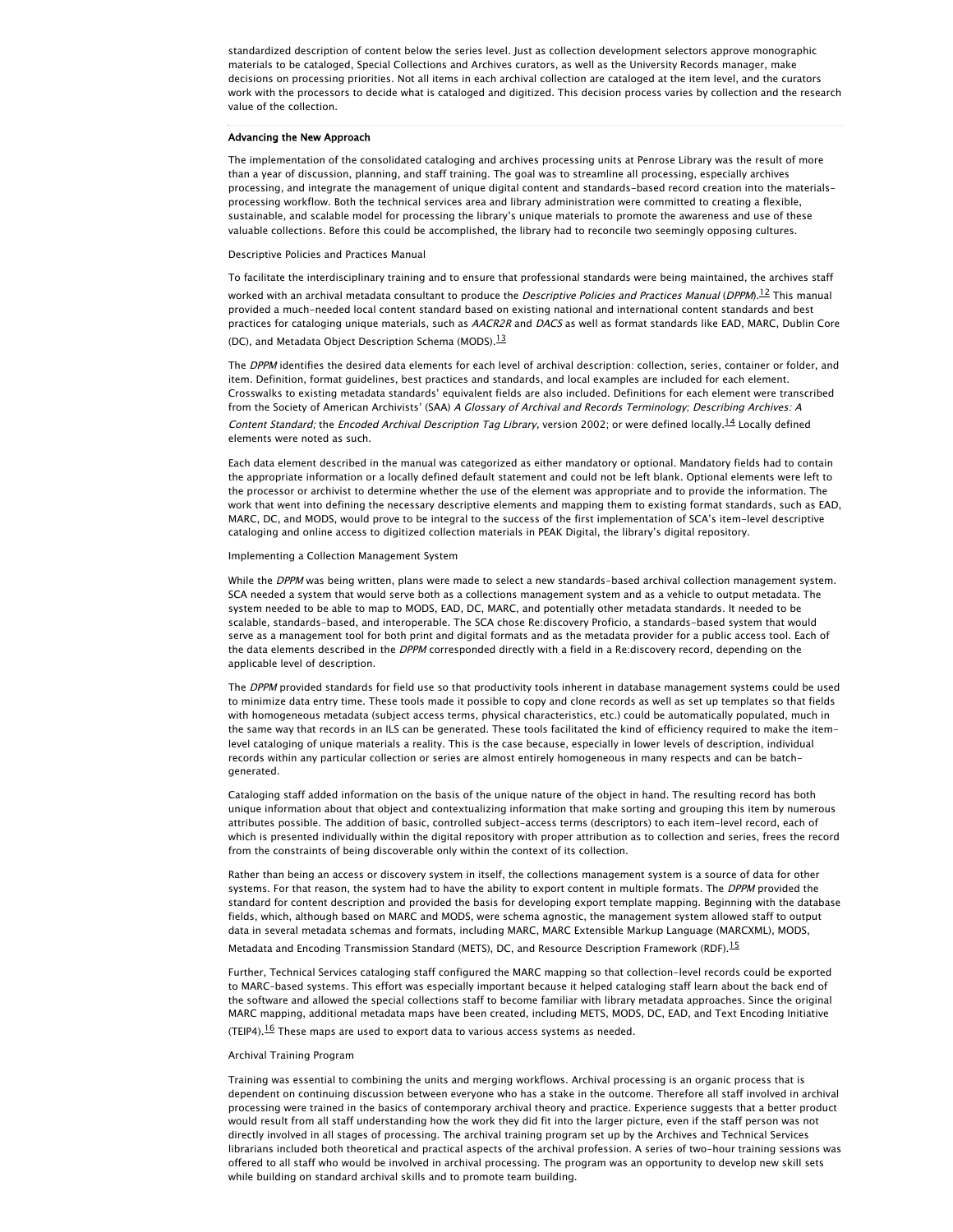#### Physical Environment

The reorganization of library resources to improve workflow in the Special Collections Unit was an enterprise-wide integration of the needs of special collections into the greater resources of the library. The APU was created by separating the archives processing staff from archives reference services staff and transferring responsibility for archival processing to the Technical Services Unit. Other staff reassignments followed on the basis of a library-wide assessment of changing workflows and needs. Organizational changes were not limited to the Archives and Technical Services units. As workflows and procedures shifted, Stacks Maintenance staff members managed the Special Collections and Archives shelves. Physical space for archives processing was created in the Technical Services area. The area occupies 34,665 square feet; approximately 14,598 square feet (approximately 42 percent) were converted for use by the APU. Several modifications to the physical space were made to accommodate this unit's special needs. Security practices were reviewed and determined to be adequate to properly protect the library's collections during processing.

#### Staffing and Workflow

Workload responsibilities and priorities within the Technical Services Unit were modified to support archives processing. Inventory and database maintenance projects schedules were extended to provide more time. The item-level cataloging of archives materials in the collection management system was added to the responsibilities of three catalogers. Catalogers are also responsible for assigning subject headings to collection-level records.

Both the Monographs and Serials units were already cataloging special collections books and serials, and that work was integrated into the new structure. Student workers from the Technical Services Unit, who label books and process government documents for remote storage, were assigned basic tasks for archives processing. End Processing staff members were assigned three hours per week to assist Special Collections in various lower-level tasks, such as box building. In addition, an experienced catalog technician, working with the head of Technical Services, was assigned to work on the back-end configuration of the collections management system to align it to meet the standards for MARC and export through MODS. Four catalogers now spend at least some portion of their time processing archival materials. One spends a minimum of twenty hours per week on some phase of archival cataloging (e.g., authority work or importing spreadsheet data). Three other catalogers spend three to four hours per week on item-level processing.

The team structure has proved especially beneficial in maintaining communication across the newly reorganized units, necessary because the culture of archival processing changed from a one person–one collection relationship to a many people–one collection relationship. The higher, intellectual levels of description, collection, and series are still performed by either professional archivists or highly trained staff members under the supervision of trained archivists, but many people touch the collection at different stages of work. Student processors and hourly workers are assigned lower-level tasks as needed. All stages of processing are highly important and contribute to the quality of the description of archival collections, and that concept always is conveyed to all staff.

#### Handling Legacy Collections

Processing backlogs exist in most archival collections, and the local situation—with a significant backlog of legacy collections having little or no processing—was no different. Since one goal of the APU is to gain complete physical control over all collection materials, these materials were integrated into the workflow in multiple ways. One approach to dealing with some of these legacy collections has been to use scanning requests from users as processing opportunities. Another approach is to gain basic physical control over boxes and use that information to inform processing decisions.

For example, the university's extensive historical photograph collection has a high demand for reproduction requests, yet relatively few of the images have been scanned, and they lack subject access beyond the particular folder in which they reside (buildings, sports, etc.). Under the new workflow, a photograph requested for scanning is first sent to the APU. The staff enters the photograph into the collections management system and is given the next number in the numerical sequence for that collection. The photograph then has an identification number that can be used as the file name when the photograph is scanned. The photograph is then sent to the Digital Production Services Unit for scanning following the scanning standards set up for archival materials.

Early in the process, the APG decided to implement standard subject access points within the collections management system to organize and describe photographs and other images. In this way photographs can be cataloged in the order that scanning requests are presented. Because the access point is a subject term rather than an intellectual series, when this record is exported to an access system a user is not required to look in the artificial Buildings series to locate images of university buildings. Instead, an access system will aggregate all cataloged images with the term "buildings," regardless of their place within a physical arrangement scheme.

In addition to being more flexible in terms of workflow, the addition of multiple subject access terms to each image enables the user to find an image that may not have "buildings" as its primary subject matter or content. A subject heading may denote the presence of a university building in the image, thus providing the user with the ability to retrieve more useful resources and to recontextualize the object depending on his or her needs. This access to the photograph does not require the user to understand where that particular record resided in a largely arbitrary organization. In this way, processing workflow is not only more efficient, it also supports more flexible discovery for the user.

Not all collections are as homogenous and easy to process as the photograph collection. Many collections, especially personal papers, contain random boxes of material that have little or no intrinsic order. Since these materials were already part of the collection, they could not be accessioned again, yet needed to be accounted for and managed prior to processing.

A separate database, called the Unprocessed Materials Database (UMDB), was set up in the collections management system to handle accessioned but unprocessed material. The UMDB allows the APU to gain physical and basic intellectual control over newly accessioned material and create a preliminary collection inventory. Once an accession is complete, the processor creates a collection-level record in the UMDB with the accession number used as the collection number and a brief descriptive title that mirrors the origin of the material. These are the only two fields that are filled at this level.

The processor creates a record for each box or container record under the collection record in the UMDB, and numbers all boxes consecutively, without regard to intellectual order. Processors are instructed to take no more than two minutes to look in the box or container and come up with a few words about its contents. If conservation or preservation issues are present, they are noted in the description field. The processor then adds a barcode to the box or container and scans the barcode into the barcode field. Accessioned boxes are stored in barcode order in the unprocessed materials area. This preliminary inventory is later used to create a processing plan. When a box is taken for processing, its box record is cancelled in the UMDB. When all boxes have been processed, the collection record is cancelled from the UMDB. This process allows for basic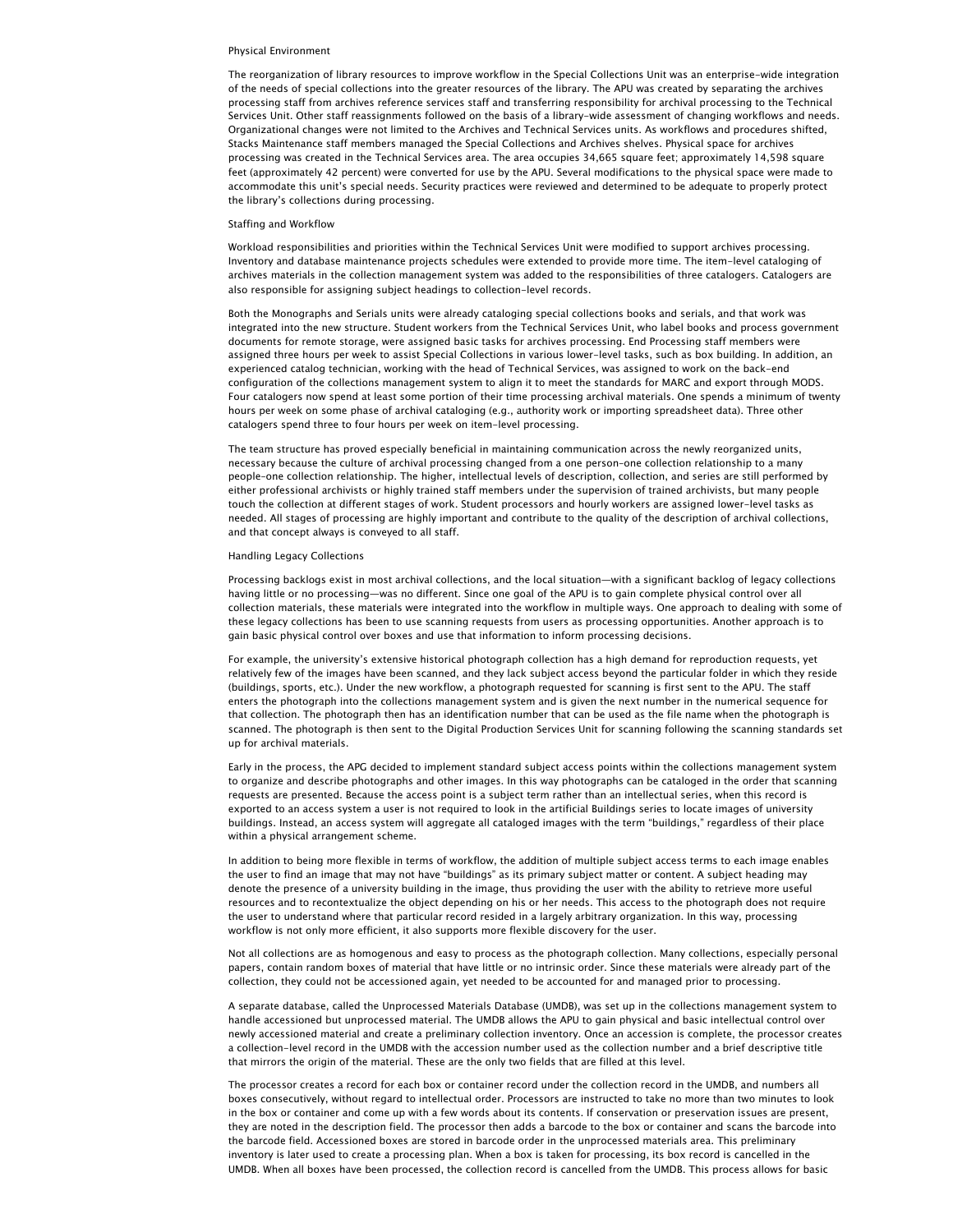descriptive access and physical control over all special collections materials, processed and unprocessed, while not taking an inordinate amount of time.

#### Metadata Creation and Management

Processing on demand and the unprocessed materials database solve two specific challenges facing the APU, but they do not address the issue of providing highly granular access to large groups of items. Creating metadata for thousands of unique collection objects in a manuscript or archival collection has long been considered cost-prohibitive. In the pre–automated environment this was usually the case, and item-level cataloging was reserved for only the most valuable collections. Changing user behaviors and demand for item-level access in the digital environment continued to indicate that developing some means of automated, mass metadata creation that could satisfy user demand for highly granular access was imperative.

Archival and manuscript collections arrangement and descriptive cataloging have always been highly labor-intensive, frequently involving extensive physical arrangement (though not generally description) down to the item level.<sup>[17](#page-8-15)</sup> The archival community has made progress in emphasizing production and throughput, establishing format and content standards for archival description, such as EAD and DACS, and in using collections management software options and online content delivery systems. Still, the professional archival community's focus has remained on the collection as the primary unit of description and access. This pattern persists despite evidence that users of archives are confused by both archival terminology and the ways that metadata about primary resources is made available. $^{18}$  $^{18}$  $^{18}$ 

The library's solution to this dilemma was to use the power of database tools to mass create metadata for groups of homogenous content (e.g., items in an archival series that would allow access systems to aggregate these items into contextualizing groups). The implementation of an item-level archival cataloging content standard (the DPPM) required some in-house adjustment, since neither AACR2rev nor DACS specifically focuses on the cataloging of item-level unpublished content. Rather than try to choose one schema that could meet all possible needs, the item-level field content in the collections management system was created according to a flexible local content standard that could be mapped to multiple metadata schemas. In this way the APU was strategically placed to support multiple metadata consumers. Understanding metadata normalization and crosswalks also allowed the unit to play a major role in the development of a batch ingest process for item-level records into the consortial digital repository supported by the Colorado Alliance of Research Libraries ([www.coalliance.org\)](http://www.coalliance.org/).

The next major decision that affected metadata was that the item records would not use precoordinated Library of Congress Subject Headings (LCSH) but would instead employ individual LCSH terms as descriptors. This decision was made because most Web-based access tools are not designed to handle subdivided headings, preferring to use subject descriptors instead. The use of this widely implemented source of authority records still allows for the aggregation of like records within consortial content delivery systems and aggregators like the University of Michigan's OAIster ([www.oaister.org\)](http://www.oaister.org/). This has the added benefit of not requiring either the processors of these records or the end-user to understand the precoordinated structure of LCSH.

#### The University of Denver Athletics Project: The New Structure in Action

Much of the impetus for the changes described in this paper came when Penrose Library received substantial funding from the University of Denver Athletics Department to process and digitize athletics records collected over many years (media guides, game programs, statistics, etc.), as well as photographs, negatives, and videos. This project acted as the laboratory where the theories that nonarchivists could process archival collections and mass item-level processing was possible were tested. The broad range of materials in the collection helped determine that the new process was sustainable and scalable.

As described earlier, the DPPM provided standards for field use so that productivity tools inherent in database management systems could be used to minimize data entry time. These tools made it possible to copy records and set up templates so that fields with homogeneous metadata (subject access terms, physical characteristics, etc.) could be automatically populated, much in the same way that records in an ILS can be generated. These tools facilitated the kind of efficiency required to make the item-level cataloging of unique materials a reality. This is the case because, especially in lower levels of description, individual records within any particular collection or series are almost entirely homogeneous and can be mass generated. This mass-generated metadata is then available for multiple uses. While generating metadata for unique materials in this manner was technically and procedurally possible, the question was whether or not this metadata is useful.

The first use of the metadata was for ingesting both the metadata and related primary content object (in this case, a scanned image) into the digital repository. The ingest process required metadata export from the collections management system into MODS and DC, which was packaged in a METS wrapper for transmission. The descriptive guidelines for item-level still image materials were revisited to ensure that all locally mandated elements in the DPPM, as well as the repository-mandated metadata elements that were based on the Digital Library Federation/Aquifer Guidelines for Creating Shareable MODS Records, were included in each record.<sup>[19](#page-8-17)</sup> For example, the "Title" element was listed as mandatory, so the processor was required to enter data into this field. However, because the majority (approximately 90 percent) of the photographs have no formal title, the metadata and materials processing librarian worked with the archives processing librarian to define guidelines for creating supplied titles on the basis of both DACS and AACR2rev as well as Parker's Graphic Materials: Rules for Describing Original

Items and Historical Collections and the Chicago Manual of Style.<sup>[20](#page-8-18)</sup> The SAA Glossary was also referenced when clarification on field definitions was necessary.

As processors worked with the photographs, they developed a number of techniques to accurately date University of Denver athletics photographs. These techniques proved to be applicable in some cases to cataloging other university photographs. Processors could date photographs on the basis of the type of uniform worn, padding worn, styles of haircuts, or in which building the game was played. Scores could be gleaned from photographs and video that included the scoreboards with the final score. While this level of detailed research at the item level may seem excessive, it was considered an investment in the knowledge base of the system. As the body of processed content grew, a critical mass of data became embedded in the database so that it became self-referencing. It became increasingly less necessary to refer to external sources for the validation of many information points, since those questions had already been answered in earlier records. As work progressed, the processors became faster and more accurate with the descriptions and formulations of titles and spent less time doing external research.

Cataloging programs for football and hockey games was another area that benefited from this collaborative effort. These materials were closer to the type of materials with which monograph catalogers work on a day-to-day basis, and the catalogers played an important part in setting up and customizing templates to facilitate the batch processing of these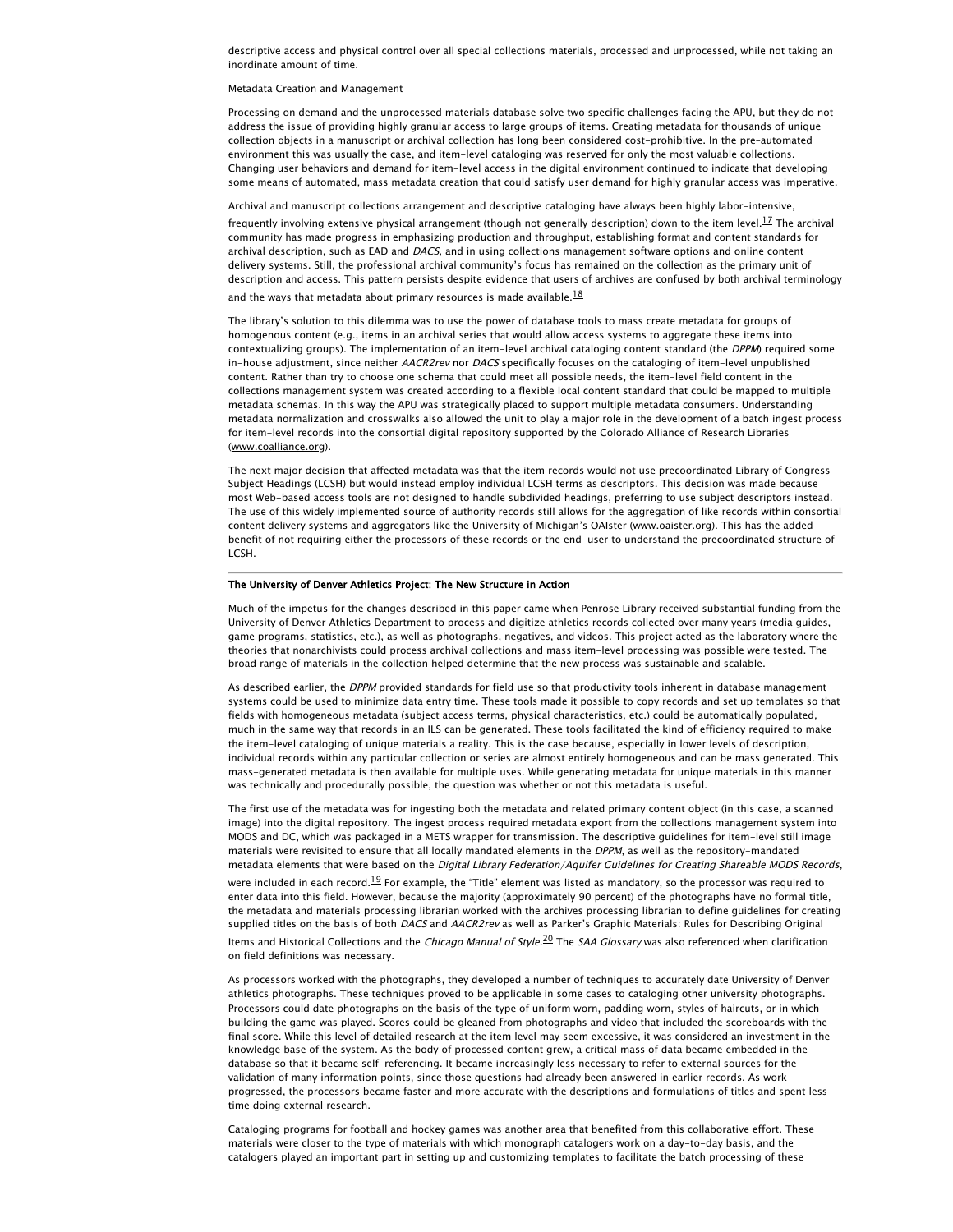records. The item-level perspective that the catalogers brought to these programs resulted in richly detailed records that, without their expertise, would not have been nearly as robust or consistent.

#### Next Steps

As the library gains control over more archival content at an increasingly granular level, providing researchers with a more robust discovery experience becomes possible. Penrose Library developed a discovery and access tool called FACTS (Faceting Archival Content Transmission System) that is based on direct access to item-level metadata and digital surrogates. Additionally, item-level records will be harvested and included in the results list in the library catalog's main discovery platform that combines results from not only the library catalog but external resources as well. While moving from the item to a more traditional finding aid or collection guide will be possible, the expectation is that researchers will use the item-centric search function more often than the finding aid for initial discovery and access. Item-based access makes it possible to incorporate archival material into modern discovery and access systems rather than segregating them in finding aid repositories. All of this is possible because the changes made to the library structure and workflow enables granular access to archival collections.

#### Lessons Learned

While the integrated approach to archives processing is working well at Penrose Library, the transition was not without problems. The process was one of trial and error, with some things working well while others had to be abandoned. This section will try to describe what worked well and what did not work as well so others may benefit from the successes and learn from the failures.

What Worked Well

- The increase in the number of staff performing item-level cataloging resulted in a significant increase in production. The quality of the metadata produced was enhanced because of the participation by experienced, trained catalogers.
- Catalogers are trained in a standards-based approach to metadata production, while archivists typically are not. ■ The entire staff who worked on the project was energized by the opportunity to work on something interesting and
- different. This project extended their skill set beyond the norm. The formation of the Archives Policy Group established a regular channel of communication for the professional librarians that was extremely effective when curators and processors needed to be on the same track. The unit and team meetings also advanced the effort toward constant communication. The benefits extend beyond this project by providing an opportunity for staff to engage in library planning and policy development.
- The need to involve other units earlier in the process, most notably Stacks Maintenance and End Processing, was necessary to streamline workflow. These units were invaluable in contributing their expertise and their resources.
- One unanticipated benefit of integration was a noticeable improvement in morale for the catalogers and archival processors. Copy catalogers had an opportunity to perform original cataloging in the collections management system. The catalogers juggled archives with monographic cataloging and learned to fit this new form of cataloging into their everyday work. For the catalogers, varying their routine with new projects and learning new skills was seen as a professional benefit that is rewarded in performance reviews. Archival processors had assistance in producing item-level records at a level of detail that is rare in the archival world.

#### What Did Not Work As Well

- The collection management system selected was not able to handle authority records as expected. Without "see" and "see also" references, the processors needed to enter two forms of the same name in a record (e.g., the earlier name of a building and the later name).
- Because there was no funding for new positions, new technologies workflow processes had to be developed by temporary hourly staff. The use of temporary staff, usually graduate students, has proved somewhat problematic because of high rates of staff turnover, resulting in the loss of specialized technical skills. This loss meant an increase in training needs.
- A comprehensive staff training plan needs to be in place to develop broader skill sets for staff so that they understand multiple metadata standards. For example, MARC catalogers needed to understand MODS and needed to be able to catalog in MODS or DC. Likewise, staff members who were familiar with collections in an EAD–centric way needed more training so that they could be comfortable breaking collections apart, thus advancing to the goal of not limiting users by provenance.

#### Conclusions

Libraries and archives are immersed in the trend toward rapidly growing demand for services while facing stagnant or diminished resources. Success in this environment requires innovative management practices that maximize resources while focusing on the needs of current and prospective users. This paper described one approach to improving and extending services without adding staff or significantly increasing the overall operational budget.

The University of Denver's Penrose Library improved access to archival collections by creating a hybrid organization of staff drawn from the previously separate Technical Services and Archive Processing units. Partnering people from two disciplines, each with its own culture and practices, is a significant departure from the way typical library and archival organizations organize their resources. New processes and procedures have been put into place that will borrow from both areas. The result is expanded capabilities and improved access to information for users.

Penrose Library is now able to sustain the archives workflow while meeting the demands of users for a greater amount and more precisely described information about archival collections. Establishing the hybrid unit and implementing techniques of mass generation of metadata increased production. Between January 2008 and January 2009, nine staff members, none of whom worked full time on processing, created more than ten thousand item-level records. Now that the process is fully integrated, productivity levels are expected to increase dramatically.

The effect of the changes has been positive. The quality and quantity of information about the university's archival collections have been vastly improved for the user community. This improved quality and quantity has been accomplished with existing staff and resources. The response from users and other library staff has been universally positive. This reorganization is but one example of the evolution taking place as libraries struggle to keep up with rapidly changing demands for services and products.

#### References

<span id="page-7-0"></span>1. Anne Gilliland-Swetland, Enduring Paradigm, New Opportunities: The Value of the Archival Perspective in the Digital